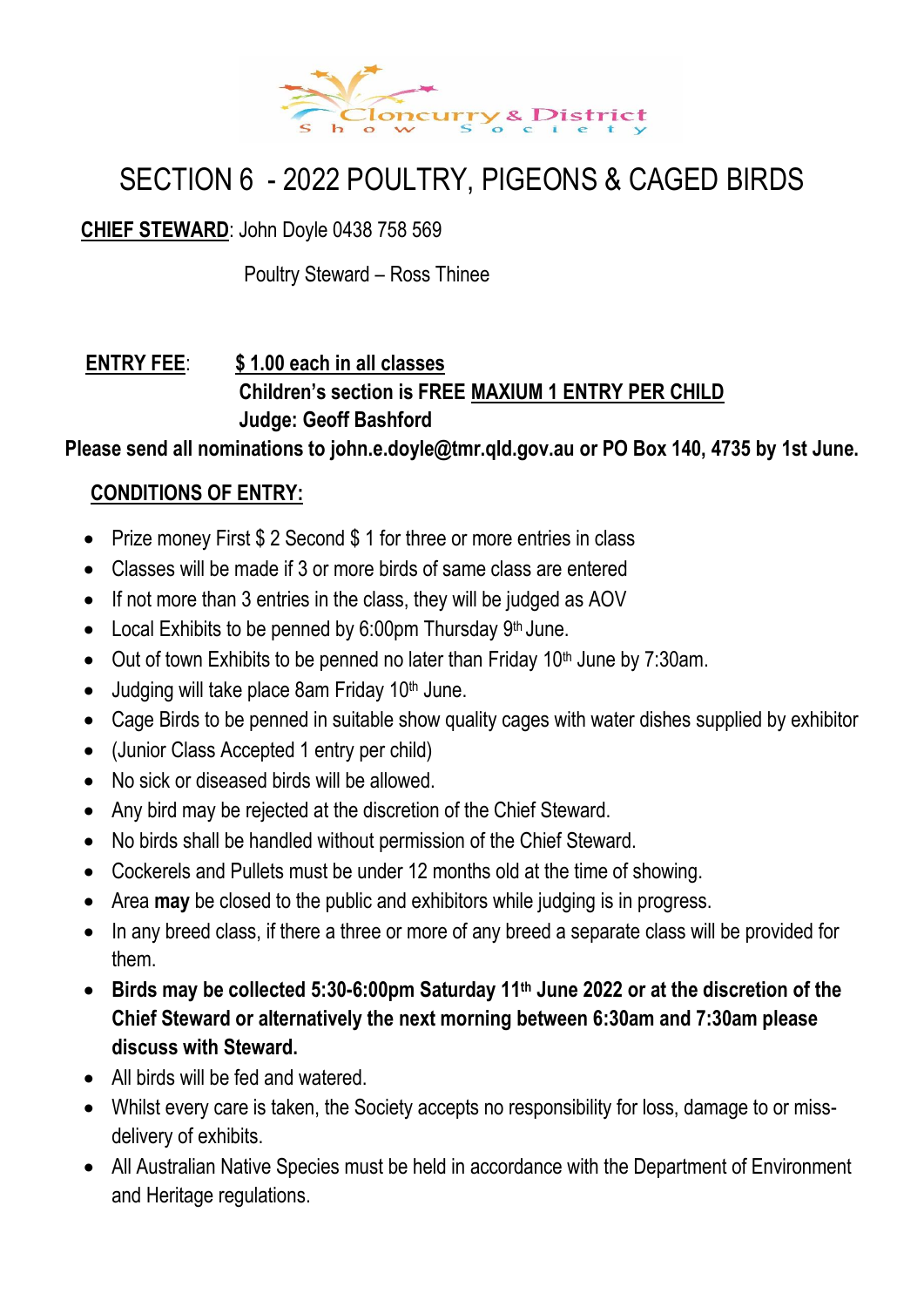**Definition of classes provided: C-Cock**

**CKL-Cockerel H-Hen PLT-Pullet A.O.C- Any other Colour A.O.V - Any other Variety**

| <b>DESCRIPTION</b>             | <b>CLASS NUMBERS</b> |                 |            |               |
|--------------------------------|----------------------|-----------------|------------|---------------|
|                                | <b>COCK</b>          | <b>COCKEREL</b> | <b>HEN</b> | <b>PULLET</b> |
| <b>SOFT FEATHER LARGE</b>      |                      |                 |            |               |
| Australorp state colour        | 1 <sup>C</sup>       | 1 CKL           | 1 H        | 1 PLT         |
| Sussex state colour            | $\overline{2}$ C     | 2 CKL           | 2H         | 2 PLT         |
| Wyandotte state colour         | 3C                   | 3 CKL           | 3H         | 3 PLT         |
| Rhode Island state colour      | 4C                   | 4 CKL           | 4 H        | 4 PLT         |
| Silkie state colour            | 5 C                  | 5 CKL           | 5H         | 5 PLT         |
| Any other variety state colour | 6C                   | 6 CKL           | 6H         | 6 PLT         |
| <b>HARD FEATHER LARGE</b>      |                      |                 |            |               |
| Old English Game state colour  | 7C                   | 7 CKL           | 7H         | 7 PLT         |
| American Game state colour     | 8C                   | 8 CKL           | 8H         | 8 PLT         |
| Australian Game state colour   | 9C                   | 9 CKL           | 9H         | 9 PLT         |
| Malay Game state colour        | 10 C                 | <b>10 CKL</b>   | 10H        | <b>10 PLT</b> |
| Any other variety state colour | 11 C                 | <b>11 CKL</b>   | 11H        | <b>11 PLT</b> |
| <b>SOFT FEATHER BANTAM</b>     |                      |                 |            |               |
| Pekin state colour             | 12 C                 | <b>12 CKL</b>   | 12H        | <b>12 PLT</b> |
| Langshan state colour          | 13 C                 | <b>13 CKL</b>   | 13H        | <b>13 PLT</b> |
| Australorp state colour        | 14 C                 | <b>14 CKL</b>   | 14 H       | <b>14 PLT</b> |
| Sussex state colour            | 15 C                 | 15 CKL          | 15H        | <b>15 PLT</b> |
| Any other Variety state colour | 16 C                 | 16 CKL          | 16 H       | <b>16 PLT</b> |
| <b>HARD FEATHER BANTAM</b>     |                      |                 |            |               |
| O.E.G Black Red                | 17 C                 | 17 CKL          |            |               |
| O.E.G Blue Red                 | 18 C                 | 18 CKL          | 18 H       | <b>18 PLT</b> |
| O.E.G Duckwing AC              | 19 C                 | <b>19 CKL</b>   | 19H        | <b>19 PLT</b> |
| O.E.G Pile                     | 20 C                 | 20 CKL          | 20 H       | <b>20 PLT</b> |
| O.E.G Spangle                  | 21 C                 | 21 CKL          | 21 H       | <b>21 PLT</b> |
| O.E.G Grey or Birchen          | 22 C                 | <b>22 CKL</b>   | 22 H       | <b>22 PLT</b> |
| O.E.G Wheaton AC               |                      |                 | 23 H       | 23 PLT        |
| O.E.G Any Other Colour         | 24 C                 | <b>24 CKL</b>   | 24 H       | <b>24 PLT</b> |
| Modern Game state colour       | 25 C                 | <b>25 CKL</b>   | 25 H       | <b>25 PLT</b> |
| Australian Game state colour   | 26 C                 | <b>26 CKL</b>   | 26 H       | <b>26 PLT</b> |
| Any Other Variety state colour | 27 C                 | <b>27 CKL</b>   | 27 H       | <b>27 PLT</b> |
|                                |                      |                 |            |               |
|                                |                      |                 |            |               |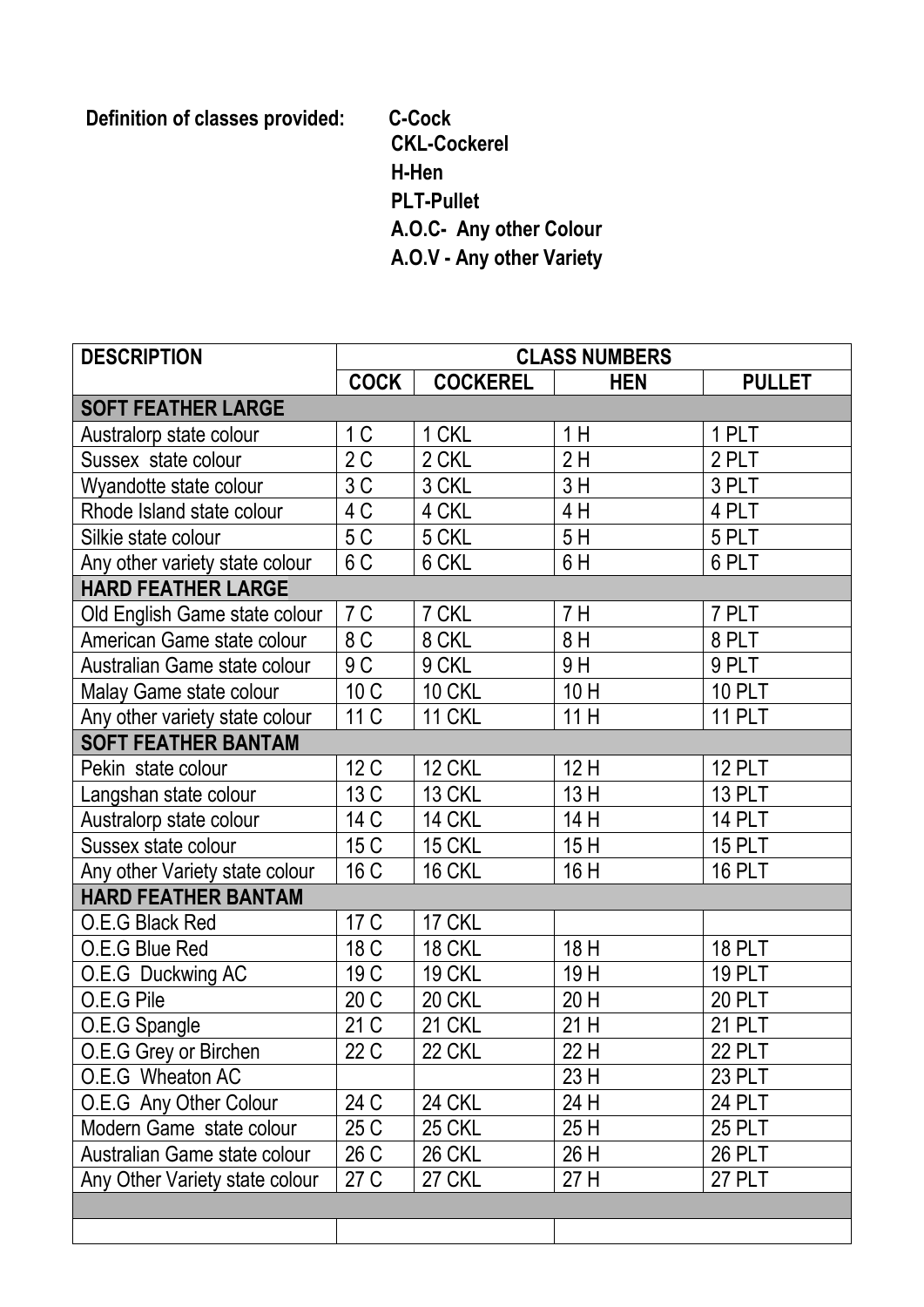| <b>DESCRIPTION</b>             | <b>CLASS NUMBERS</b> |            |  |
|--------------------------------|----------------------|------------|--|
|                                | <b>COCK</b>          | <b>HEN</b> |  |
| <b>PIGEON FANCY</b>            |                      |            |  |
| Fantail state colour           | 29 C                 | 29 H       |  |
| Modena Gazzi state colour      | 30 C                 | 30 H       |  |
| Modena Schietti state colour   | 31 C                 | 31 H       |  |
| Nun state colour               | 32 C                 | 32 H       |  |
| Tumbler state colour           | 33 C                 | 33 H       |  |
| Any Other Fancy state colour   | 34 C                 | 34 H       |  |
| <b>PIGEON SHOW PEN HOMERS</b>  |                      |            |  |
| Blue or Black Chq              | 35 C                 | 35 H       |  |
| Red Chq                        | 36 C                 | 36 H       |  |
| <b>Blue Bar</b>                | 37 C                 | 37 H       |  |
| <b>Black</b>                   | 38 C                 | 38 C       |  |
| Pied                           | 39 C                 | 39 C       |  |
| Opal                           | 40 C                 | 40 C       |  |
| Any Other Colour               | 41 C                 | 41 H       |  |
| <b>PIGEON SHOW RACER</b>       |                      |            |  |
| <b>Blue or Black Chq</b>       | 42 C                 | 42 H       |  |
| Red Chq                        | 43 C                 | 43 H       |  |
| <b>Blue Bar</b>                | 44 C                 | 44 H       |  |
| Mealy                          | 45 C                 | 45 H       |  |
| Show Racer state colour        | 46 C                 | 46 H       |  |
| <b>PIGEONS UTILITY</b>         |                      |            |  |
| King state colour              | 47 C                 | 47 H       |  |
| Any Other Utility state colour | 48 C                 | 48 H       |  |

|                           | <b>CLASS NUMBERS</b> |            |  |
|---------------------------|----------------------|------------|--|
| <b>DESCRIPTION</b>        | <b>COCK</b>          | <b>HEN</b> |  |
| <b>BUDGERIGARS</b>        |                      |            |  |
| Any Other Variety         | 52 C                 | 52 H       |  |
|                           | <b>CLASS NUMBERS</b> |            |  |
| <b>DESCRIPTION</b>        |                      |            |  |
| <b>FINCHES</b>            |                      |            |  |
| Zebra                     | 57                   |            |  |
| Gouldian                  | 58                   |            |  |
| Java                      | 59                   |            |  |
| Any Other Variety         | 60                   |            |  |
| <b>AUSTRALIAN PARROTS</b> |                      |            |  |
| <b>Red Rump</b>           | 61                   |            |  |
| <b>Cockatiel AC</b>       | 62                   |            |  |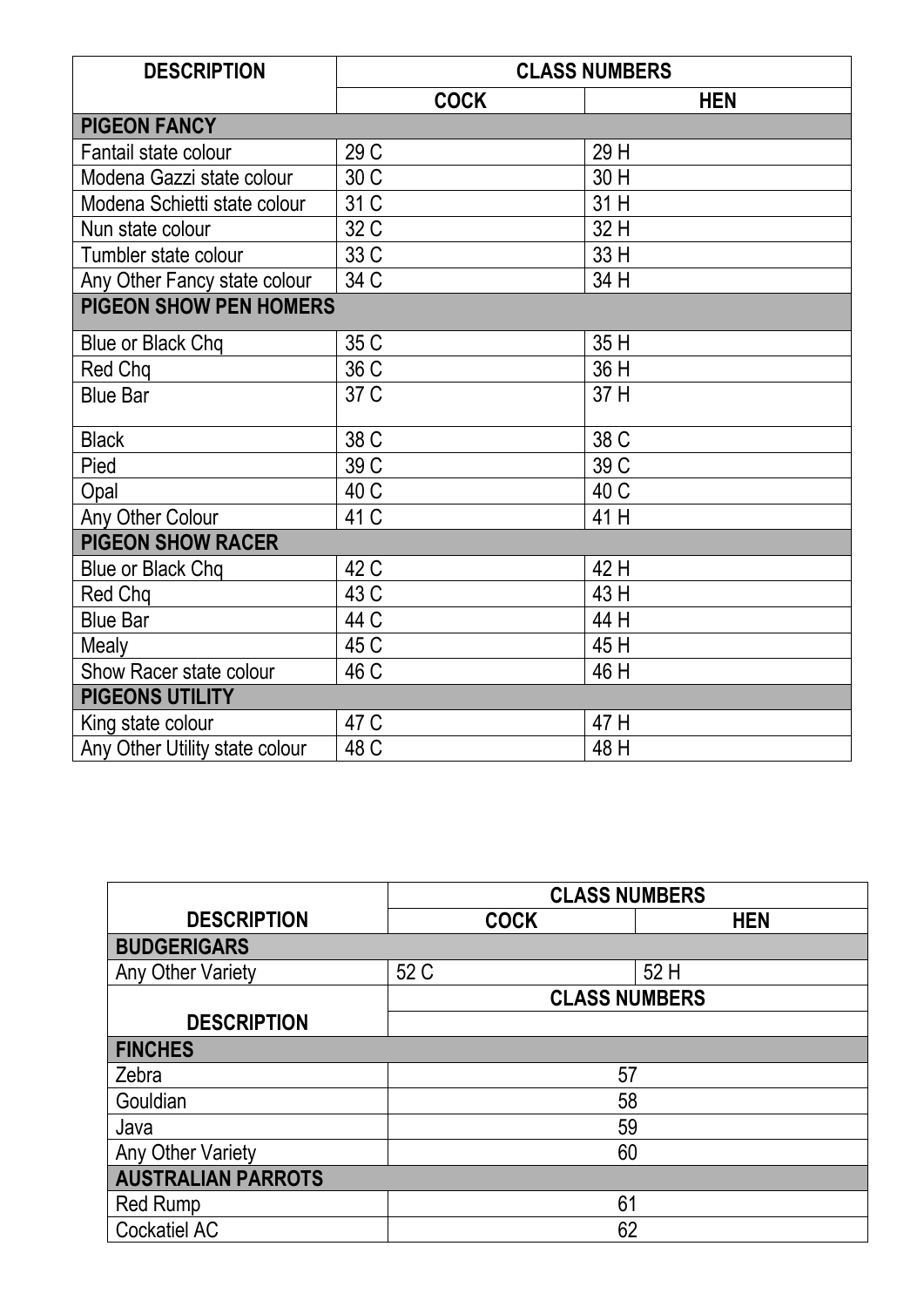| Bourke AC              | 63 |  |  |
|------------------------|----|--|--|
| Any Other Variety      | 64 |  |  |
| <b>FOREIGN PARROTS</b> |    |  |  |
| Alexandrine            | 65 |  |  |
| <b>Indian Ringneck</b> | 66 |  |  |
| Any Other Variety      | 67 |  |  |
| <b>LOVE BIRD</b>       |    |  |  |
| <b>Any Variety</b>     | 68 |  |  |
| <b>QUAIL</b>           |    |  |  |
| <b>Any Variety</b>     | 69 |  |  |
|                        |    |  |  |
|                        |    |  |  |
| <b>CANARY</b>          |    |  |  |
| <b>Any Variety</b>     | 71 |  |  |

## **JUNIOR SECTION**

 **12 YEARS AND UNDER ANY VARIETY BIRD. NO NOMINATION FEES. TROPHY PROVIDED 1 ENTRY PER JUNIOR**

|                    | <b>CLASS NUMBER</b>                            |  |
|--------------------|------------------------------------------------|--|
| <b>DESCRIPTION</b> |                                                |  |
| <b>ANY Poultry</b> | 70<br>(Please state bird type) Large or Bantam |  |
|                    |                                                |  |

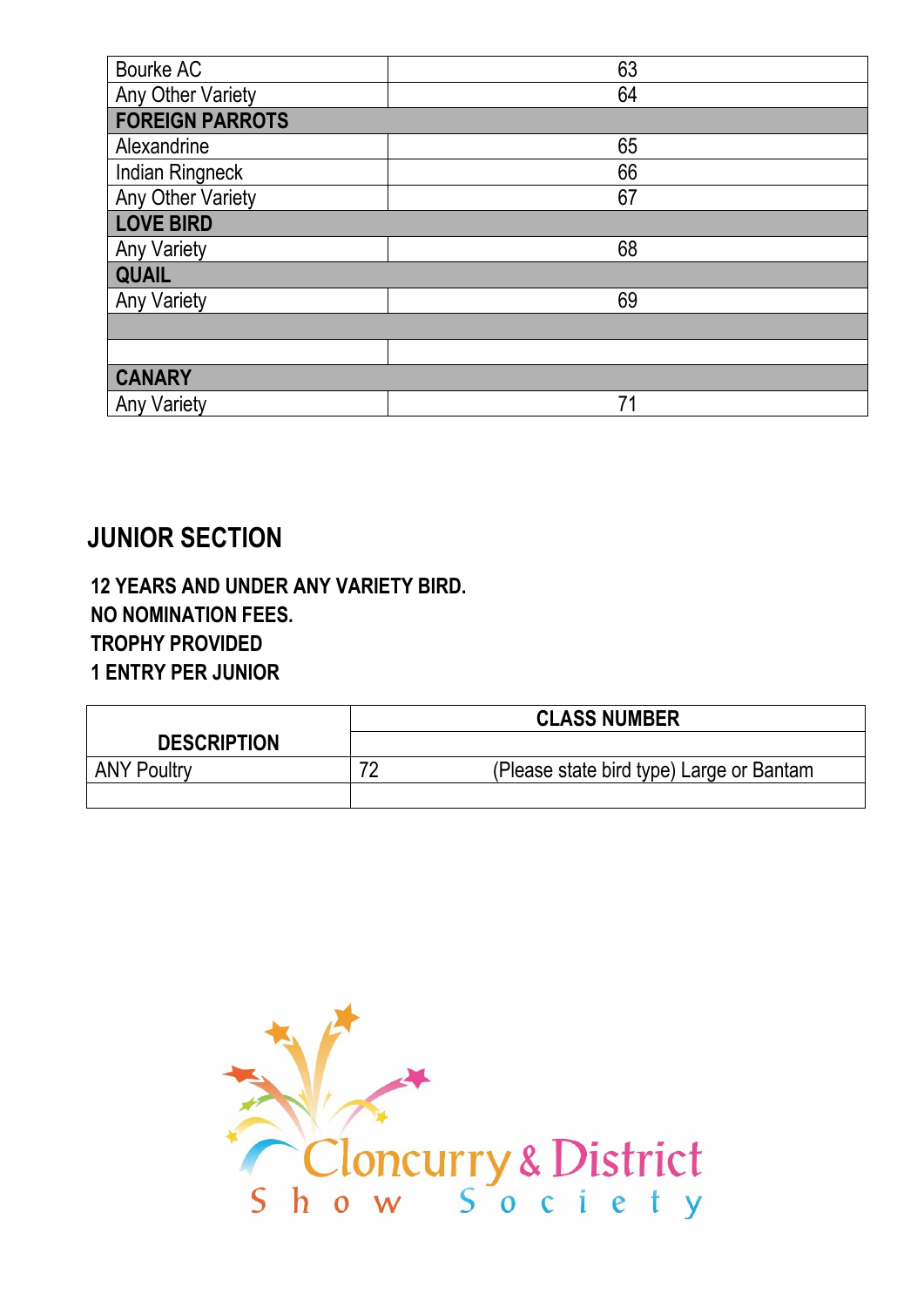### **AWARDS AND TROPHIES**

| <b>JUNIOR SECTION</b>               | TROPHY + SASH DONATED BY WIPAKI FAMILY                                    |
|-------------------------------------|---------------------------------------------------------------------------|
| <b>GRAND CHAMPION POULTRY</b>       | \$50.00 + TROPHY & SASH                                                   |
| <b>RESERVE CHAMPION POULTRY</b>     | $$25.00 + TROPHY & SASH$                                                  |
| <b>CHAMPION LARGE</b>               | $$5.00 + SASH$                                                            |
| <b>CHAMPION BANTAM</b>              | $$5.00 + SASH$                                                            |
| CHAMPION BANTAM SOFT FEATHER        | $$5.00 + SASH$                                                            |
| <b>CHAMPION BANTAM HARD FEATHER</b> | \$ 5.00 + SASH                                                            |
| <b>CHAM PION LARGE SOFT FEATHER</b> | $$5.00 + SASH$                                                            |
| <b>CHAMPION LARGE HARD FEATHER</b>  | $$5.00 + SASH$                                                            |
|                                     | CHAMPION NOVICE POULTRY EXHIBTOR \$20.00 + SASH DOANATED BY THINEE FAMILY |
| <b>CHAMPION FANCY PIGEON</b>        | $$5.00 + SASH$                                                            |
| <b>CHAMPION SHOW HOMER</b>          | $$5.00 + SASH$                                                            |
| <b>CHAMPION UTILITY PIGEON</b>      | $$5.00 + SASH$                                                            |
| <b>CHAMPION SHOW RACER</b>          | $$5.00 + SASH$                                                            |
| <b>GRAND CHAMPION PIGEON</b>        | $$50.00 + TROPHY & SASH$                                                  |
| <b>RESERVE CHAMPION PIGEON</b>      | $$25.00 + TROPHY & SASH$                                                  |
| <b>CHAMPION FINCH</b>               | $$5.00 + SASH$                                                            |
| <b>CHAMPION BUDGERIGAR</b>          | $$5.00 + SASH$                                                            |
| <b>CHAMPION AUSTRALIAN PARROT</b>   | \$ 5.00 + SASH                                                            |
| <b>CHAMPION FOREIGN PARROT</b>      | $$5.00 + SASH$                                                            |
| <b>CHAMPION LOVE BIRD</b>           | $$5.00 + SASH$                                                            |
| <b>CHAMPION QUAIL</b>               | $$5.00 + SASH$                                                            |
| <b>CHAMPION CANARY</b>              | $$5.00 + SASH$                                                            |
| <b>GRAND CHAMPION CAGE BIRD</b>     | \$50.00 + TROPHY & SASH                                                   |
| <b>RESERVE CHAMPION CAGE BIRD</b>   | \$25.00 + TROPHY & SASH                                                   |
|                                     |                                                                           |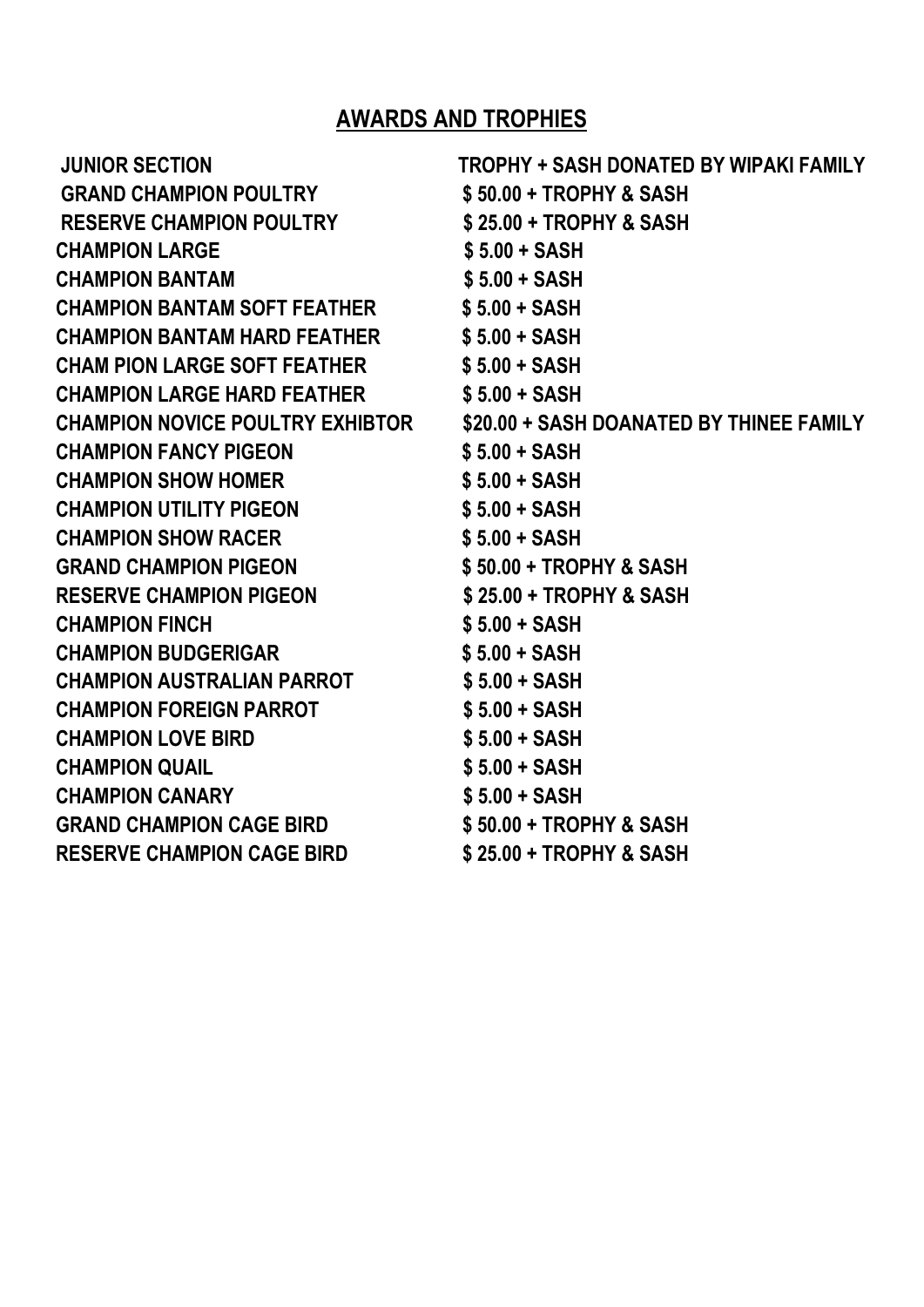# SPECIAL THANKS TO OUR SPONSORS

A20 TRAFFIC SOLUTIONS. NIVERAK SMASH REPAIRS. ASP GROUP PTY LTD. MACVIEW PTY LTD ROAD & RURAL CONTRACTORS. AUZSCOT CIVIL. CITY COUNTRY REALTY. BROWN WELDING & DIESEL SERVICE. THINEE FAMILY. DOYLETON ABBEY. AMUSEMENTS PLUS PTY LTD